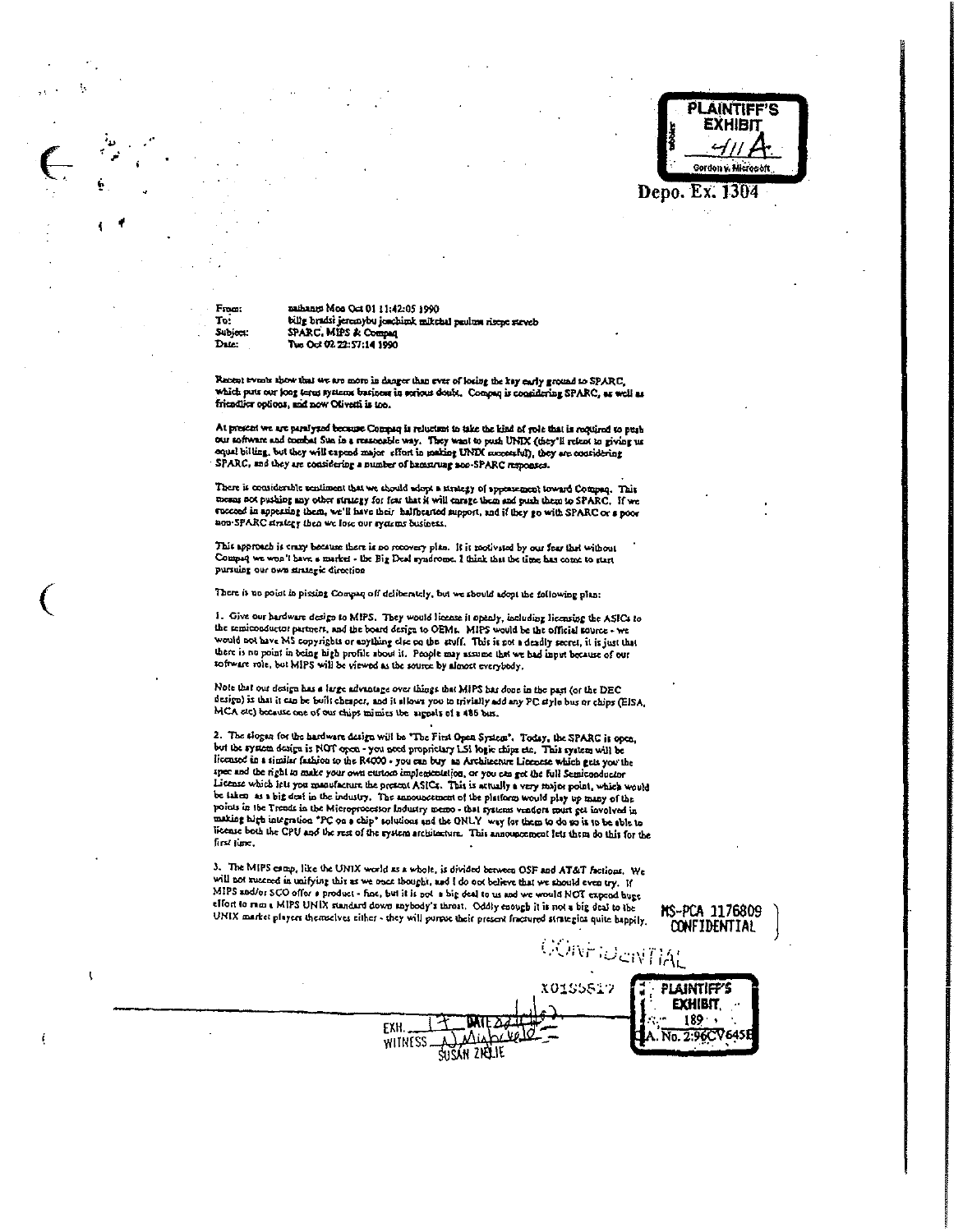4. Concurrent with MIPS pushing this hardware platform to OEMs, we would deliver the following software message to most relevant OEMS (see below for list). The message is:

- We will have an NT Windows binary application standard for R4000 MIPS with our byte ordering. It is our primary RISC strategy, and we will not put it on SPARC.

- The simplest way to get this app level binary standard is that we will have a system software release of NT Windows for the MIPS reference platform - if you buy the standard chip set and board design from the various vendors, there is no adaptation work.

- We may also provide source code to people that want to adapt to another system architecture (but still MIPS & tame byte order). This is the message to DEC, or to anybody that balks at the standard platform. We do NOT care what the mix is of DEC

designs versus our design any more than we care about ISV versus MCA versus EISA today. It is VERY important that poople have at least one easy to build, cheap system that connects to PC busses which is why we are putting our dosign out, but given competition we don't care fong term.

- We are NOT pushing the MIPS hardware platform per se, but we ARE saying that we will push a binary standard which consists of the Win 32 API and the R4000 with correct byte order. The hardware platform is just the easiest way to build one, and the only open design that anybody has asked us to endorse so far.

- Some OEMs will just offer the machine as NT Windows only (PC industry types), and some will offer NT Windows as a side line to their UNIX workstation business. We will not require people to trash UNIX to sign up - we will encourage them to position this as adding a new binary standard to their line up which will give them secess to Win 32 applications.

The message above would be delivered to OEMs as early as next week (Olivetti needs to hear this) and we would give it to a fairly loog list of OEMs (see below).

5. Our goal is to shoot for an announcement by the end of this year, or early nest year. We may want to pull this up in fact. MIPS should announce their bardware reference platform independent of us, but either just before or just after our announcement. Our message would be:

- We would formally announce Win 32, and make sure that a portion of the announcement mentioned x86 as well.

- We would announce the creation of the Win 32/MIPS binary standard discussed in point 4 above. We would publically hit on each of the points mentioned there.

- We would get a list of OEMs to come up on stage and announce their support.

- SDKs would be available in 91 and the product would ship early 92.

- The positioning of the machines is as the world's fastest Windows machines. We would make a big deal about source compatibility between a66 and MIPS for OS/2 2.0 server apps and for Win 32 apps.

- The tone of the MIPS side would be that RISC offers some unique advantages for a specialized part of the Windows market where people need very last desktop machines. We would NOT be create any expectation that they would take over the earth. We would show our slide that shows 486 fastest for existing apps and this platform great for new apps, but slow on existing apps. It is really a balanced future oriented message.

OGRANDER PROTECTION AO1SSSER

HS-PCA 1176810 **CONFIDENTIAL**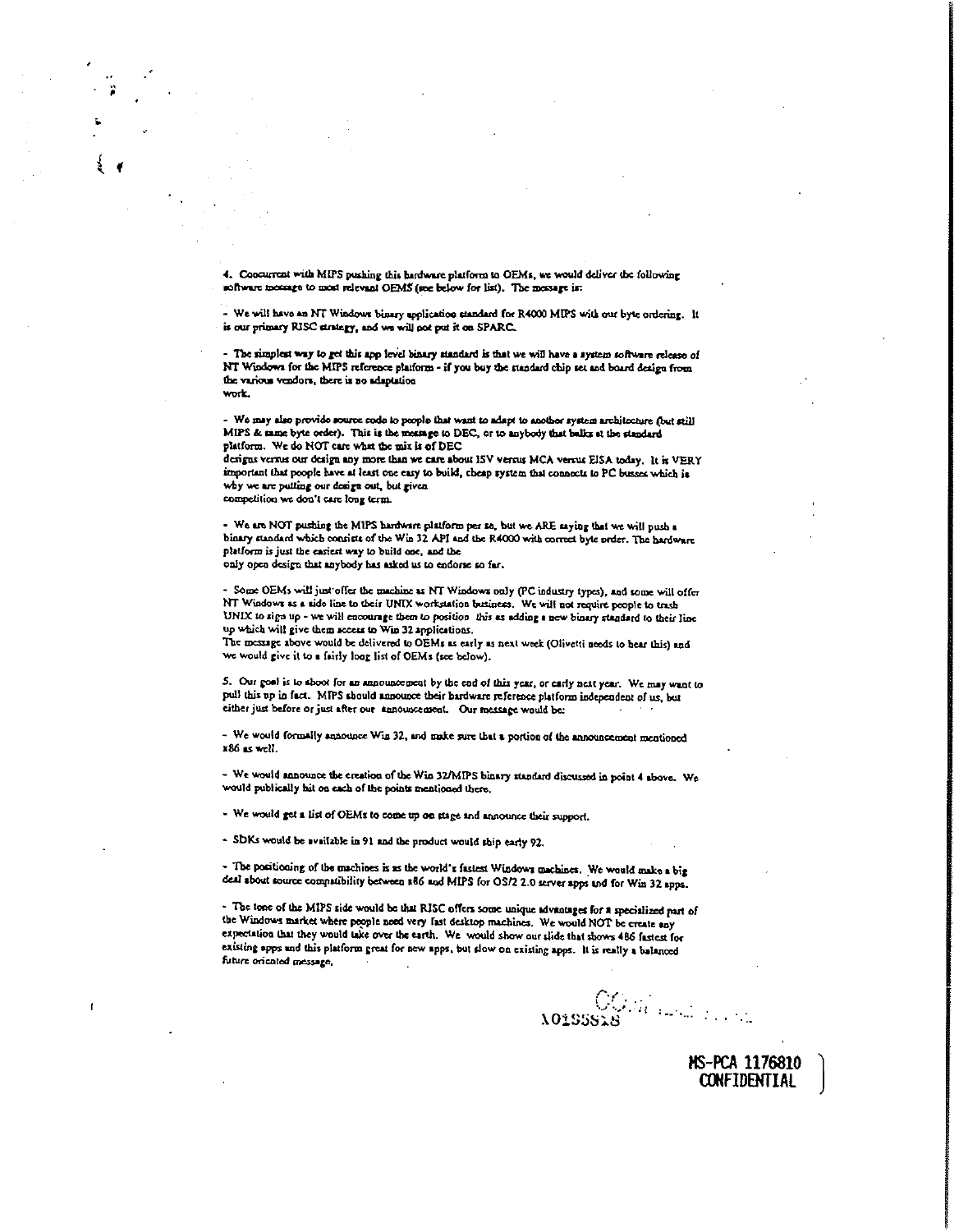- A major part of the mensage is that your inventment in Windows is rafe - we are going to address 32<br>bits, and heyond that we will address RISC. You can go abend and ignore Sun and that ersp because Windows has all bases covered.

- We would also talk show the OS/2 3.0 tornel that is underneath NT Windows, how it is an industrial strongth kernel for servers etc and it will serve advanced desktops etc.

- Our announcoment would not include SCO or push any UNIX standard. We could say that UNIX<br>addresses a present well defined market that has little if any overlap with the mainstream Windows desktop market. It is nice that this specialized system is available on the same hardware as NT Windows, and for customers in that market it may be the right choice. Our simple goal is the realm of Windows Computing. Over the next several years it will expand to include applications that require the performance that the R4000 can deliver, and we are taking the steps to make sure that this is possible.

The purpose of announcing early like this is to freeze the market at the OEM and ISV level, In this respect it is JUST like the original Windows announcement. This time we have a lot better development team, so the time between announce and ship will be a lot smaller. Nevertheless we need to get our message out there.

One might worry that this will help Sun because we will just have vaporware, that people will stop buying 486 machines, that we will have endorsed RISC but not delivered. After thinking about this, I think that this is emphatically NOT the case:

- We snower the charge of "vaporware" by pointing at Windows, (after all, we are porting it). Windows is shipping a zillion copies an hour and that isn't vapor at all. Every Win 3 sold and every new Windows app is a mail in Sun's coffin. We would go on a PR offensive with exactly that mission. The big news is that now that MIPS will have Windows, and gain all of the momentum that is building - how can Sun survive? So, Scott, do you really think you can fight that avalanche?

- The "Oshome effect" is not relevant here. A long term announcement for MIPS based Windows in 92 will NOT frome the end user market. It is just an endorsement that Windows has a future - it is too far off to hust immediate sales, and in fact it will help. The original Windows announcement did not hust Dos sales because people decided to wait for it. The only time when you get into an Osborne effect is when you antoutee something near term that is a viable alternative.

We certainly do need to follow this announcement up with a good demo in 6-8 months when the SDK ships, but presanouncement is going to give Sun a real problem.

6. We would emback on the PR campaign mentioned above to reinforce the notion that Windows was the desktop API for the next 10 years, just as Dos was for the first 10 years. Sun and others that cover the desktop would have to beat Windows - and who can do that? This should be a real push - analyzis, ISVs etc. We would really go on the offentive about how strong Windows is, and how irrelevant Sun and others are as would be challengers.

7. One potential sop to IBM would be to announce TWO binary standards for RISC for Win 32 and OS/2-3.0 - MIPS and RIOS. I think that the Austin guys would actually do this, and they would not even be mad about MIPS being the other one because it hurts SPARC so much. If we do this, then we would announce that we will not port to any other architecture for 3 years (obviously non binding) to really rub it in that SPARC is out. The way to position this to them is that we've seen Sun building steam and we need to support the MIPS world as a generic RISC. Ideally we would do this with a short enough lead time that they couldn't mess around too long. All we would do is announce a long term statement of direction that the technology would be available on RIOS - this is rafe for them, and it makes Sun look bad, so we could probably make it an easy decision for them.

 $\mathbf{1}$ 

**CONFIDENTIAL** 

MS-PCA 1176811 **CONFIDENTIAL** 

X0155S19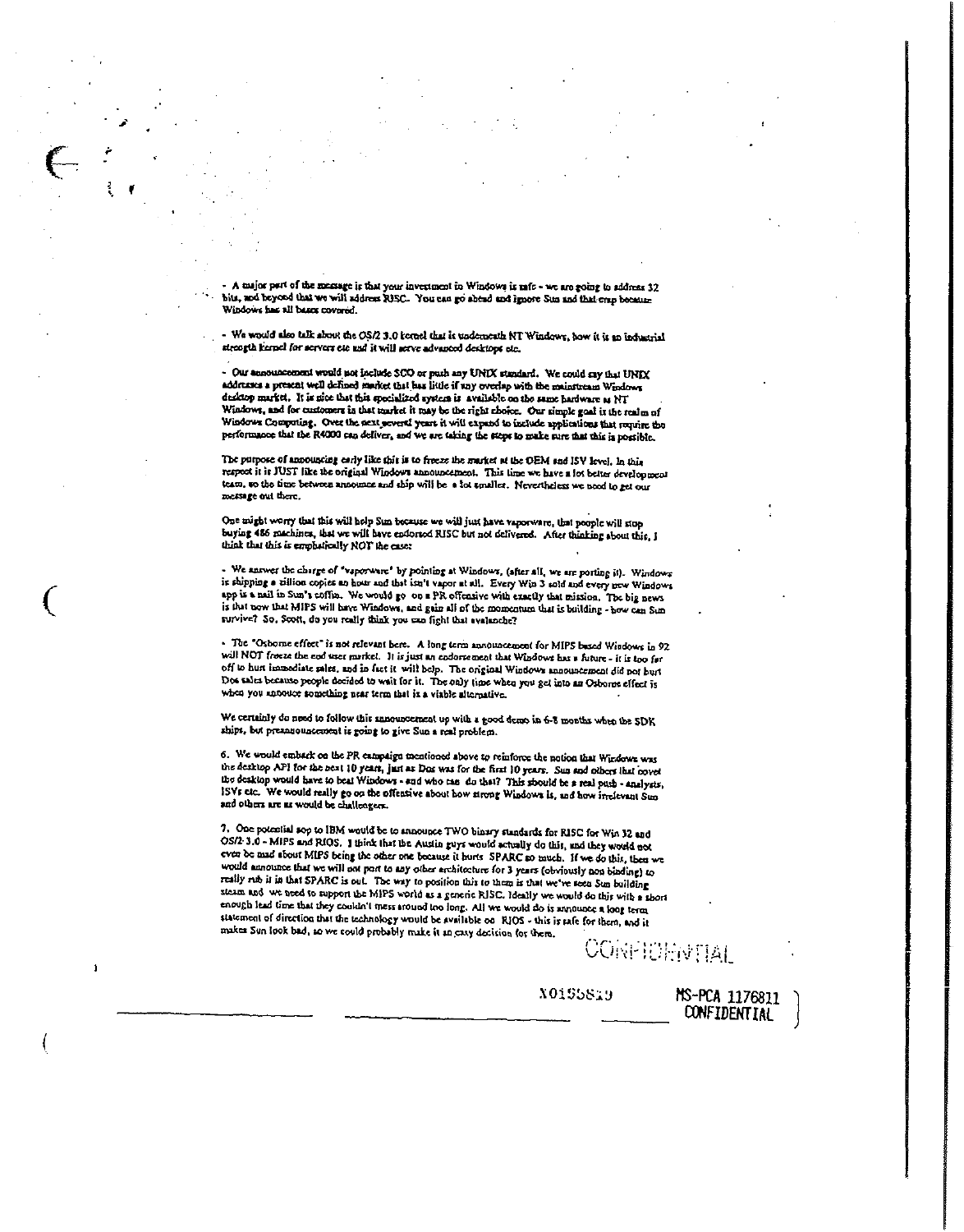**8. in the Past we've talked about Po~**PC-nest generation PC spec with advanced audio and video for both **x86** and MIPS. We would mill do this, but it does not have to be part of the announcement or the hase level hardware that MIPS would push. We could reserve this as an exclusive club the way that **we otiginafly planned RISC PC,or we could go public with it later on. There** i' noraced to make this part **ofthe only announcoatna. 7k system design tlsat MIPS would —** has £ **vdoa daisghtesr.ard with** a connector so we could always add the new stuff to these systems if that was important. Note that machines would not ship in volume until 92 anyway so we would have until this spring to finalize the Power PC hardware.

9. Our stance to Compaq on this is as follows:

- We do not tell them about this until we have had enough intial discussions to confirm that this<br>direction is vishle. This masse netting the formations of an annument is also suid. Little ... of **direction is viable. This** means getting the framework of an sgrtemcet in place **v.4th MIPS** on the hardware plaiforns and also getting .groancnt from at least S OEMs. This **it NO** different than them talking to Sun without telling us first. It mainly means that we don't tell them we are going to do something until wc know that it **it** really ponible and wilt play out like we thick. This initial activity baa to gait soon.

- We then tell them liszt there is enough steam building under the MIPS camp, and **enough** uncertainty from Sun's progress that we feel compelled to announce an application level binary standard for NT Window, as £ future product This in **NO** WAY hurts their puns - **UNLESS** they **arc really** planning to **go wish SPARC Since we sic not saying that people** have to use 0cc system design, they can come out with their 'superior' Compaq/DEC design **at** any tine

- Compaq can either **sign up and attend the annouce,ocnt, or not** as **they** soc **fit hut we should wJ a stake in the pound sod not move it for Ilaetn**

- **We** can **present to them why we think that** this is harmless **to thcir prercot** business. and will **not harm current at.**

- This **is not something rude that** we should let them make us feel guilty **about. They have outlined three** alternatives **for their actions, two of wbicb are extremely bad for us, and the** reo~aioing**one is not** very **attractive, could** gd flicked up arid **at** best **puts us on an equal footing with UNIX which** isa hig seep **down** Iron, the **present sirualion. We arc**just **prescnling them** with **something which** is **highly compatible with** one **of** their options.

- **If** Coop.q **really went** with **SPARC over this plan, then they** were **beading there** anyway. The environment that this **plan would create is much more fricndly** to thea **than the SPARC environment,** We are just helping the MIPS community to come even part way towards where SPARC already is.

**10. The OEM. to contact sit basically the nme ones listed in previous mail about** uniting **the MIPS wortd: Olivorti, NEC,** HP (a **long** shot **but worth ii), DEC Bwlllzenitb Sicmans/Nizdorf, Nokia, Sony.** and **finally aelceted people in the pure PC camp' Acer,** MT **etc. MIPS can threw in <sup>a</sup>** number **ofbig companies** which **will endorse** but not say **much (An.dalsl, Tandem** ...). In **the final weeks we could eonsittes adding just about anybody** else who bad **reasonable volume. The idea here is not be be exclusive** - **it is to** gor a **reasonably large list ofreasonably crediblt companies.**

**list tint** comment **is likely to be 'do you have anything without** Compaq **and IBM?'. There ate two** aoswett:

First, the goal is NOT to make this machine sell nillions of copies in 1991 - it probably won't even ship **risen. What we need to do is announce <sup>a</sup> long scm direction for making high end Windows machints-**

**~ .:HA[**

ns-pca 1176812  $\overline{r}$ **mHIRENTIAL** 

**~IJ1~'.a.~** :1